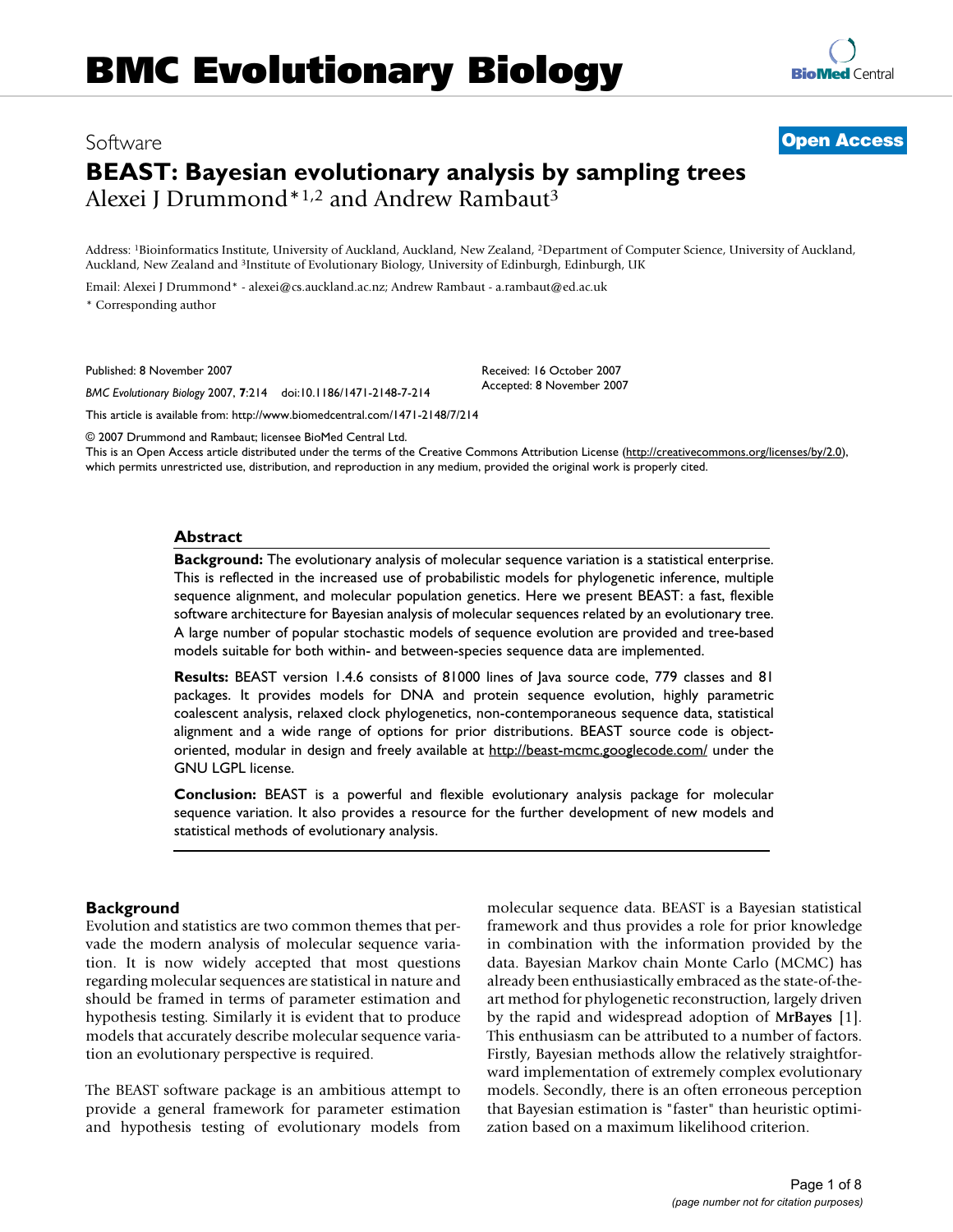In addition to phylogenetic inference, a number of researchers have recently developed Bayesian MCMC software for coalescent-based estimation of demographic parameters from genetic data [2-7]. Like phylogenetic analysis, these also require a gene tree in the underlying model, although in this setting, the sequences represent different individuals from the same species, rather than from different species. Most recently, Bayesian MCMC has also been applied to a central problem in evolutionary bioinformatics: the co-estimation of phylogeny and sequence alignment [8,9]. Taken together with progress in phylogenetics and coalescent-based population genetics, Bayesian MCMC has been applied to most of the evolutionary questions commonly asked of molecular data.

BEAST can be compared to a number of other software packages with similar goals, such as **MrBayes** [1], which currently focuses on phylogenetic inference and **Batwing** [4] which focuses predominantly on coalescent-based population genetics of microsatellites. Like these software packages, the core algorithm implemented in BEAST is Metropolis-Hastings MCMC [10,11]. MCMC is a stochastic algorithm that produces sample-based estimates of a target distribution of choice. For our purposes the target distribution is the posterior distribution of a set of evolutionary parameters given a set of molecular sequences. Possibly the most distinguishing feature of BEAST is its firm focus on calibrated phylogenies and genealogies, that is, rooted trees incorporating a time-scale. This is achieved by explicitly modeling the rate of molecular evolution on each branch in the tree. On the simplest level this can be a uniform rate over the entire tree (i.e., the molecular clock model [12]) with this rate known in advance or estimated from calibration information. One of the most promising recent advances in molecular phylogenetics has been the introduction of *relaxed molecular clock* models that do not assume a constant rate across lineages [13- 20]. BEAST was the first software package that allows inference of the actual phylogenetic tree under such models [21].

The purpose behind the development of BEAST is to bring a large number of complementary evolutionary models (substitution models, insertion-deletion models, demographic models, tree shape priors, relaxed clock models, node calibration models) into a single coherent framework for evolutionary inference. This building-block principle of constructing a complex evolutionary model out of a number of simpler model components provides powerful new possibilities for molecular sequence analysis. The motivation for doing this is (1) to avoid the unnecessary simplifying assumptions that currently exist in many evolutionary analysis packages and (2) to provide new model combinations and a flexible system for model specification so that researchers can tailor their evolutionary analyses to their specific set of questions.

The ambition of this project requires teamwork, and we hope that by making the source code of BEAST freely available, the range of models implemented, while already large, will continue to grow and diversify.

# **Results and Discussion**

BEAST provides considerable flexibility in the specification of an evolutionary model. For example, consider the analysis of a multiple sequence alignment of coding DNA. In a BEAST analysis, it is possible to allow each codon position to have a different substitution rate, a different amount of rate heterogeneity among sites, and a different amount of rate heterogeneity among branches, whilst sharing the same intrinsic ratio of transitions to transversions with the other codon positions. In fact, any or all parameters (including the tree itself) can be shared or independent among partitions of the sequence data.

An unavoidable feature of Bayesian statistical analysis is the specification of a prior distribution over parameter values. This requirement is both an advantage and a burden. It is an advantage because relevant knowledge such as palaeontological calibration of phylogenies is readily incorporated into an analysis. However, when no obvious prior distribution for a parameter exists, a burden is placed on the researcher to ensure that the prior selected is not inadvertently influencing the posterior distribution of parameters of interest.

In BEAST, all parameters (whether they be substitutional, demographic or genealogical) can be given informative priors (e.g. exponential, normal, lognormal or uniform with bounds, or combinations of these). For example, the age of the root of the tree can be given an exponential prior with a pre-specified mean.

# *The model of evolution*

The evolutionary model for a set of aligned nucleotide or amino acid sequences in BEAST is divided into five components. For each of these a range of possibilities are offered and thus a large number of unique evolutionary models can easily be constructed. These components are:

• Substitution model – The substitution model is a homogeneous Markov process that defines the relative rates at which different substitutions occur along a branch in the tree.

• Rate model among sites – The rate model among sites defines the distribution of relative rates of evolutionary change among sites.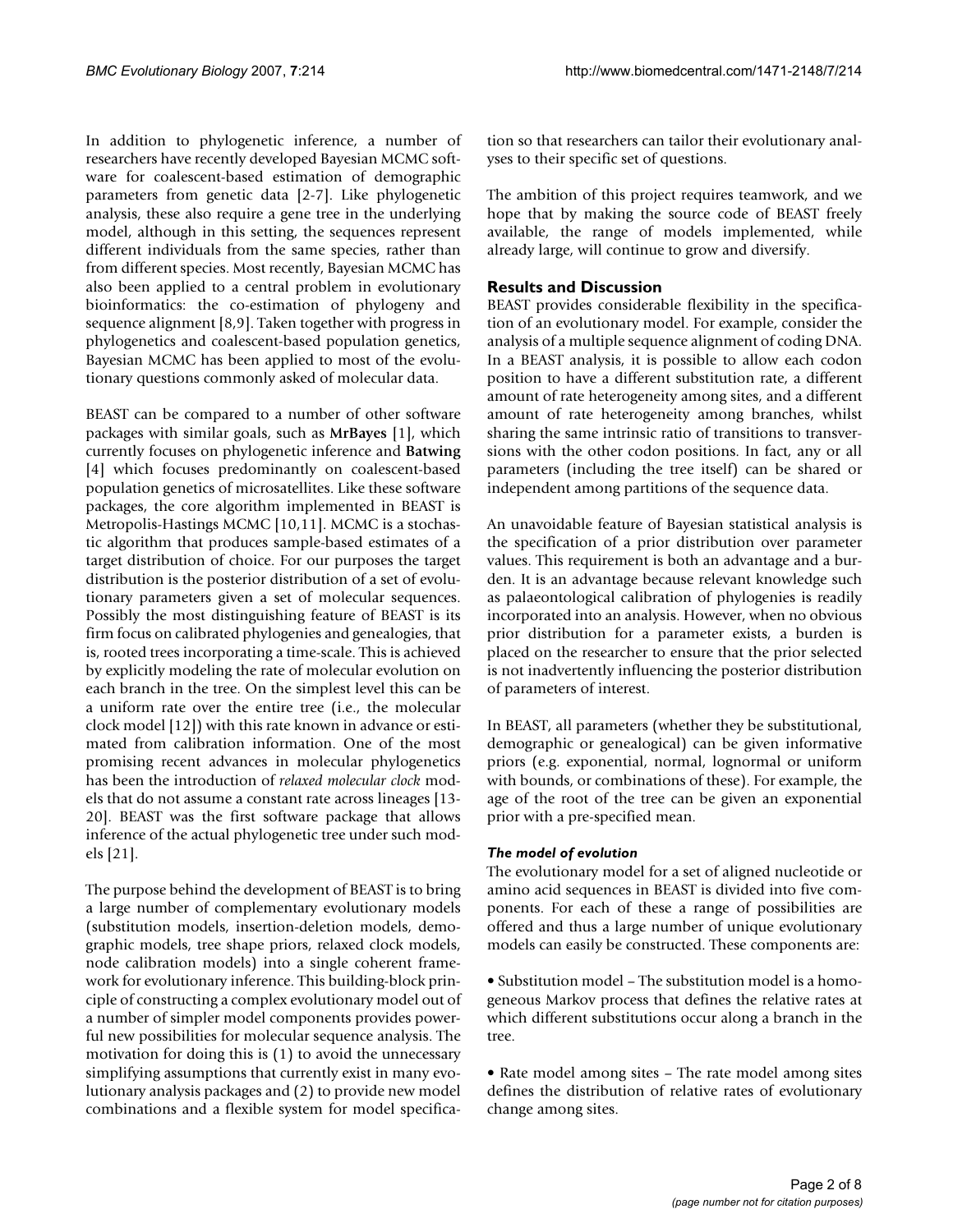• Rate model among branches – The rate model among branches defines the distribution of rates among branches and is used to convert the tree, which is in units of time, to units of substitutions. These models are important for divergence time estimation procedures.

• Tree – a model of the phylogenetic or genealogical relationships of the sequences.

• Tree prior – The tree prior provides a parameterized prior distribution for the node heights (in units of time) and tree topology.

### *Substitution models and rate models among sites*

For nucleotide data, all of the models that are nested in the general time-reversible (GTR) model [22,23] -including the well known HKY85 model [24] – can be specified. For the analysis of amino acid sequence alignments any of the following replacement models can be used: Blosum62, CPREV, Dayhoff, JTT, MTREV and WAG. When nucleotide data represents a coding sequence (i.e. an in-frame protein-coding sequence with introns removed) the Goldman and Yang model [25] can be used to model codon evolution. In addition, Γ-distributed rates among sites [26,27] or a proportion of invariant sites, or a combination of the two [28,29] can be used to describe rate heterogeneity among sites.

### *Rate models among branches, divergence time estimation and time-stamped data*

The basic model for rates among branches supported by BEAST is the strict molecular clock model [12], calibrated by specifying either a substitution rate or the date of a node or set of nodes. In this context, dates of divergence for particular clades can be estimated. The clades can be defined either by an enforced grouping of taxa or as the most recent common ancestor of a set of taxa of interest. The second alternative does not require monophyly of the selected taxa with respect to the rest of the tree. Furthermore, when the differences in the dates associated with the tips of the tree comprise a significant proportion of the age of the entire tree, these dates can be incorporated into the model providing a source of information about the overall rate of evolutionary change [3,30,31].

In BEAST, divergence time estimation has also been extended to include *relaxed phylogenetics* models, in which the rate of evolution is allowed to vary among the branches of the tree. In particular we support a class of uncorrelated relaxed clock branch rate models, in which the rate at each branch is drawn from an underlying distribution such as exponential or lognormal [21].

If the sequence data are all from one time point, then the overall evolutionary rate must be specified with a strong prior. The units implied by the prior on the evolutionary rate will determine the units of the node heights in the tree (including the age of the most recent common ancestor) as well as the units of the demographic parameters such as the population size parameter and the growth rate. For example, if the evolutionary rate is set to 1.0, then the node heights (and root height) will be in units of mutations per site (i.e. the units of branch lengths produced by common software packages such as **MrBayes** 3.0). Similarly, for a haploid population, the coalescent parameter will be an estimate of  $N_e\mu$ , where  $N_e$  is the effective population size and  $\mu$  is the rate of mutation per generation. However, if, for example, the evolutionary rate is expressed in mutations per site per year, then the branches in the tree will be in units of years. Furthermore the population size parameter of the demographic model will then be equal to  $N_e\tau$ , where  $\tau$  is the generation length in years. Finally, if the evolutionary rate is expressed in units of mutations per site per generation then the resulting tree will be in units of generations and the population parameter of the demographic model will be in natural units (i.e. will be equal to the effective number of reproducing individuals, *N<sub>e</sub>*).

# *Tree Priors*

When sequence data has been collected from a homogenous population, various coalescent [32,33] models of demographic history can be used in BEAST to model population size changes through time. At present the simple parametric models available include constant size *N*(*t*) = *N<sub>e</sub>* (1 parameter), exponential growth  $N(t) = N_e e^{-gt}$  (2 parameters) and logistic growth (3 parameters).

In addition, the highly parametric Bayesian skyline plot [34] is also available, but this model can only be used when the data are strongly informative about population history. All of these demographic models are parametric priors on the ages of nodes in the tree, in which the hyperparameters (e.g., population size, *Ne*, and growth rate, *g*) can be sampled and estimated. As well as performing single locus coalescent-based inference, two or more unlinked gene trees can be simultaneously analyzed under the same demographic model. Sophisticated multilocus coalescent inference can be achieved by allocating a separate overall rate and substitution process for each locus, thereby accommodating loci with heterogeneous evolutionary processes.

At present there are only a limited number of options for non-coalescent priors on tree shape and branching rate. Currently a simple Yule prior on birth rate of new lineages (1 parameter) can be employed. However, generalized birth-death tree priors are under development.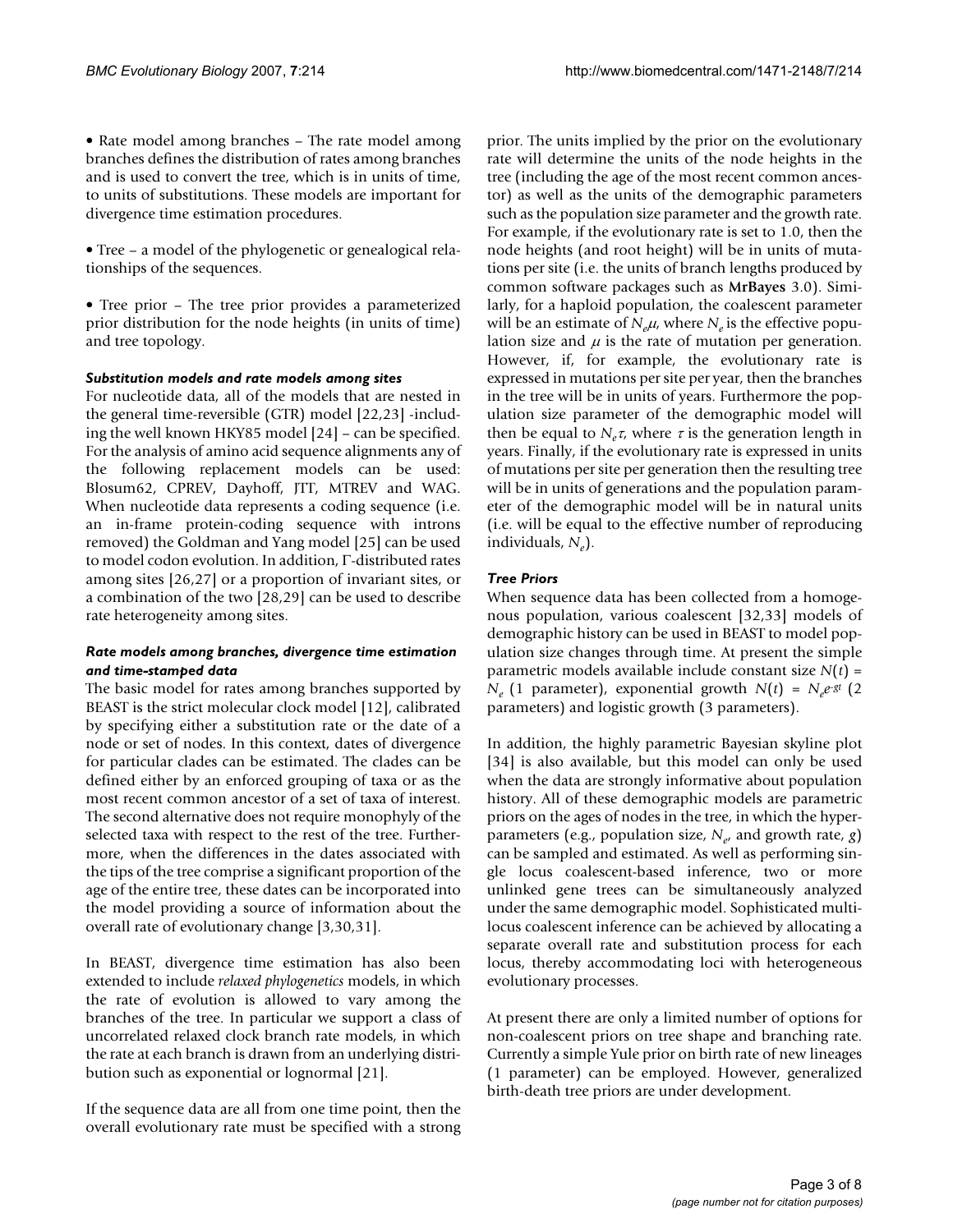In addition to general models of branching times such as the coalescent and Yule priors, the tree prior may also include specific distributions and/or constraints on certain node heights and topological features. These additional priors may represent other sources of knowledge such as expert interpretation of the fossil record. For example, as briefly noted above, each node in the tree can have a prior distribution representing knowledge of its date. This method of calibrating a tree based on specifying the date of one of the nodes has a long history [35]. A recent paper on "relaxed phylogenetics" contains more information on calibration priors [21].

### *Insertion-deletion models*

Finally, BEAST also has a model of the insertion-deletion process. This provides the ability to co-estimate the phylogeny and the multiple sequence alignment. Currently only the TKF91 model of insertion-deletion [36] is available. Interested readers should refer to the paper on this subject for more details [8].

### *Multiple data partitions and linking and unlinking parameters*

BEAST provides the ability to analyze multiple data partitions simultaneously. This is useful when combining multiple genes in a single multi-locus coalescent analysis (e.g. [37]) or to allocate different evolutionary processes to different regions of a sequence alignment (such as the codon positions; e.g. [6]). The parameters of the substitution model, the rate model among sites, the rate model among branches, the tree, and the tree prior can all be 'linked' or 'unlinked' in a analysis involving multiple partitions. For example in an analysis of HIV-1 group O by Lemey *et al* [37], three loci (gag, int, pol) were assumed to share the same substitution model parameters (GTR), as well as sharing the same demographic history of exponential growth. However they were assumed to have different shape parameters for Γ-distributed rate heterogeneity among sites, different rate parameters for the strict molecular clock and the three tree topologies and sets of divergence times were also assumed to be independent and unlinked.

### *Model comparison and model selection*

The most sound theoretical framework for model comparison in a Bayesian framework is calculation of the Bayes factor (BF):

$$
BF = \frac{p(D|M_1)}{p(D|M_2)}
$$
 (1)

where  $p(D|M)$  is the marginal likelihood of model M, averaged over the model parameter values  $\theta$ :

$$
p(D \mid M) = \int Pr(D \mid \theta, M)p(\theta \mid M)d\theta \qquad (2)
$$

So the BF is the ratio of the marginal likelihoods of the two models. Generally speaking calculating the BF involves a reversible jump MCMC in which a Markov chain is constructed that samples a state space containing both models. Reversible jump MCMC has not been implemented in BEAST yet. However there are a couple of methods of approximating the marginal likelihood of a model (and therefore the BF between two models) by processing the output of a BEAST analysis. A simple method first described by Newton and Raftery [38] computes the BF via importance sampling (with the posterior as the importance distribution). With this importance distribution it turns out that the harmonic mean of the sampled likelihoods is an estimator of the marginal likelihood:

$$
m_{HM}(D \mid M) = \left(\frac{1}{N} \sum \frac{1}{Pr(D|\mathbf{q}^{(i)}, M)}\right)^{-1}; \mathbf{q}^{(i)} \sim p(\mathbf{q} \mid D, M)
$$
\n(3)

This estimator does not always behave very well, but there are number of modifications that can be used to stabilize it and bootstrapping can be employed to assess the uncertainty in the estimated marginal likelihoods. In general, a  $BF > 20$  is strong support for the favoured model  $(M_1 \text{ in }$ equation 1).

#### *Example*

We demonstrate some of the key features of a Bayesian analysis on a sample of 17 dengue virus serotype 4 sequences, isolated at dates ranging from 1956 to 1994 (see [30] for details). Like many RNA viruses, dengue virus evolves at a rapid rate and as a result the sampling times of the 17 isolates can be used by BEAST as calibrations to estimate the overall substitution rate and the divergence times in years. We analyzed the data under both a codonposition specific substitution model (GTR + CP), in which each codon position had a separate relative substitution rate parameter, as well as the standard  $GTR + \Gamma + I$  model. Both of these models have the same number of free parameters. We also investigated two different models of rates variation among branches: the strict clock and the uncorrelated lognormal-distributed relaxed molecular clock. We used the constant population size coalescent as the tree prior. For each model the MCMC was run for 10,000,000 steps and sampled every 500 steps. The first 100,000 steps of each run were discarded as burnin. This resulted in effective sample sizes for the posterior probability of much more than 1000 for all four analyses, (see Addiitional files 1,2,3,4, for BEAST XML input of all four runs).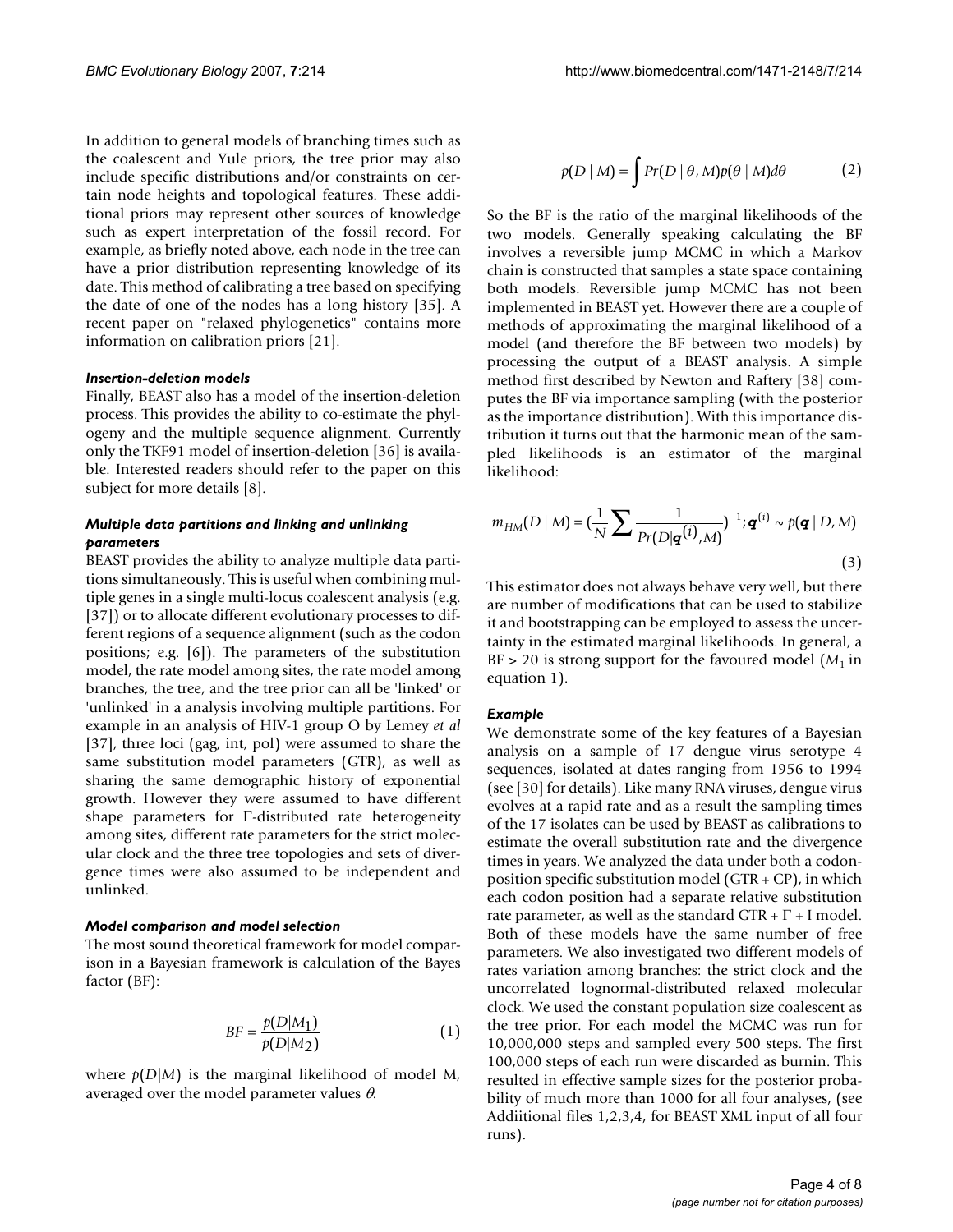As has been previously suggested to be generally the case for protein-coding sequences [39], we found that the codon-position-specific model of rate heterogeneity among sites has a substantially superior fit to the data than the GTR +  $\Gamma$  + I model (see Table 1), and also supports a different consensus tree topology (see Figure 1). However we find little difference (log BF = 0.8) between the two models of rate variation among branches, indicating that this particular data can be treated as clock-like, as has been previously suggested [30]. Under the strict clock model with codon-position rate heterogeneity and a constant-size coalescent tree prior the estimated date of the root of the phylogeny is 1924 (95% highest posterior density (HPD): 1911 – 1936) and the estimated rate of substitution for this serotype was estimated to be  $8.38 \times 10^{-4}$  $(95\% \text{ HPD: } 6.40 \times 10^{-4} - 1.05 \times 10^{-3}).$ 

One method of summarizing the posterior distribution of phylogenetic trees is to rank the tree topologies by posterior probability and consider the smallest set of trees that represents at least *x*% of the posterior probability. This set is termed the *x*% credible set of tree topologies [40]. For



### Figure 1

**Consensus tree of 17 dengue 4** *env* **sequences** The consensus tree for the example analysis of Dengue 4 sequences under the strict clock analysis with a GTR + CP substitution model. Each internal node is labeled with the posterior probability of monophyly of the corresponding clade. The gray bars illustrated the extent of the 95% highest posterior density intervals for each divergence time. The scale is in years.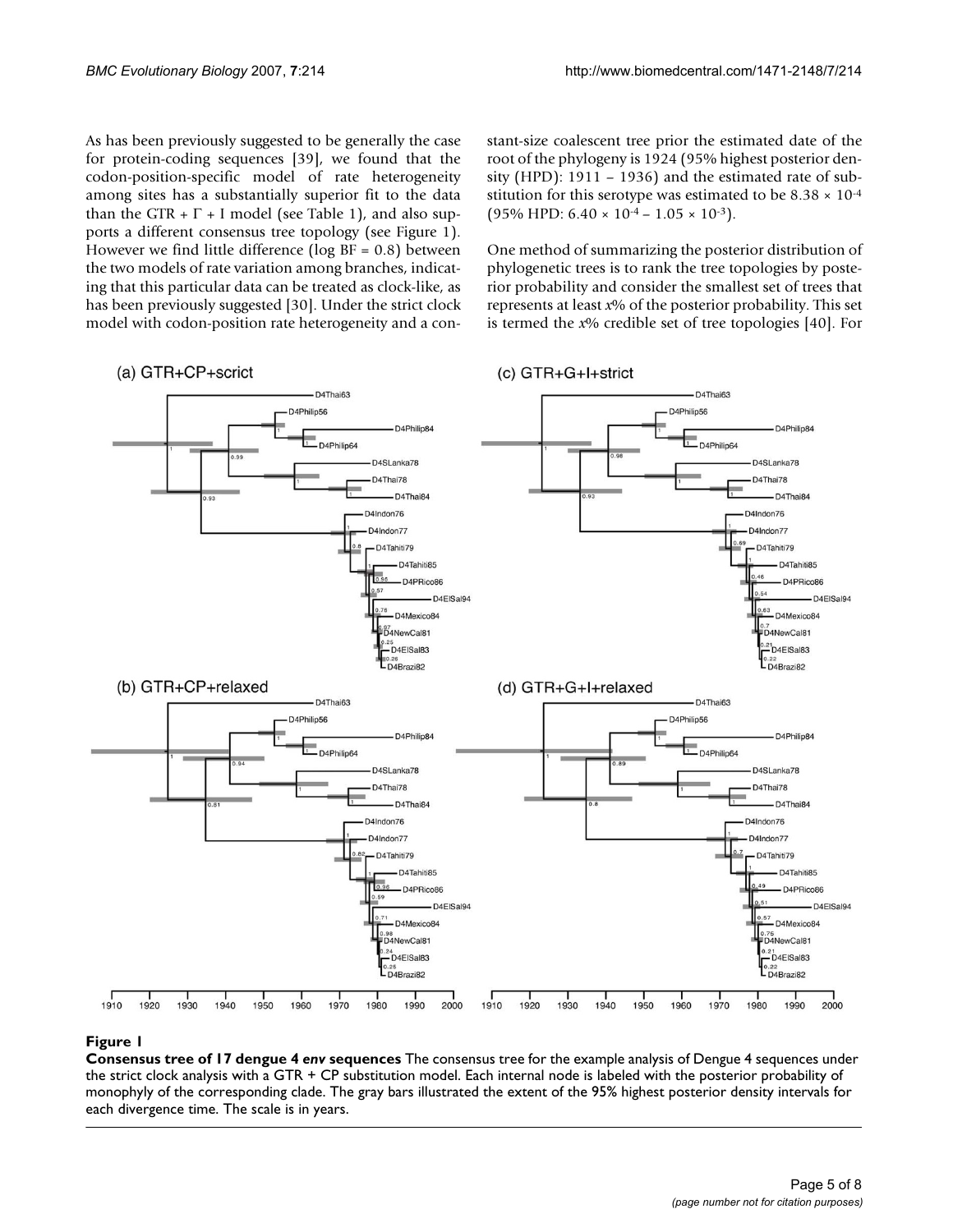| <b>Substitution Model</b>        | Marginal Likelihood | 50% credible set size | Mean tree height (years) |
|----------------------------------|---------------------|-----------------------|--------------------------|
| (a) $GTR + CP +$ strict          | $-3656.13 \pm 0.11$ | 38                    | 70.1 $\pm$ 0.09          |
| (b) $GTR + CP +$ relaxed         | $-3655.33 \pm 0.11$ | 57                    | $70.5 \pm 0.2$           |
| (c) GTR + $\Gamma$ + l + strict  | $-3751.37 \pm 0.11$ | 289                   | $71.7 \pm 0.1$           |
| (d) GTR + $\Gamma$ + l + relaxed | $-3750.23 \pm 0.11$ | 469                   | $72.0 \pm 0.2$           |

#### **Table 1: Summary of the four models analyzed**

The marginal likelihoods, the number of distinct tree topologies in the 50% credible set and the mean tree height (± stderr) of the four substitution models that were analyzed in the example. The large improvement in marginal likelihood clearly indicates that the two codon-position substitution models (CP) are substantially superior to the models in which rate heterogeneity among sites is modeled by a 3-distribution and a proportion of invariant sites. In contrast, in this example there is little difference in fit to the data between the strict clock and the relaxed clock analyses, suggesting that this data is clock-like.

the purposes of hypothesis testing, a phylogeny can be rejected if it is not found in the 95% credible set of tree topologies. In this example we found that the size of the credible sets varied substantially for the different models. In table 1 we list posterior estimates of the size of the 50% credible sets for each of the four models. We chose 50% because both the GTR +  $\Gamma$  + I models sampled many singleton trees in the tail of the distribution so that an accurate estimate of the size of the 95% credible set was not feasible. Nevertheless the table clearly indicates that the posterior distribution of the GTR + CP models is almost an order of magnitude more concentrated in tree space. This suggests that, for this data set, the GTR model is both a more precise estimator and a better fit to the data. In the case of the GTR + CP + strict model, 38 of the 1.1919 × 1017 rooted trees with 17 tips commanded half the total probability given the data.

# **Conclusion**

BEAST is a flexible analysis package for evolutionary parameter estimation and hypothesis testing. The component-based nature of model specification in BEAST means that the number of different evolutionary models possible is very large and therefore diffcult to summarize. However a number of published uses of the BEAST software already serve to highlight the breadth of application the software enjoys [6,8,34,37,41].

BEAST is an actively developed package and enhancements for the next version include (1) birth-death priors for tree shape (2) faster and more flexible codon-based substitution models (3) the structured coalescent to model subdivided populations with migration (4) models of continuous character evolution and (5) new relaxed clock models based on random local molecular clocks.

# **Methods**

The overall architecture of the BEAST software package is a file-mediated pipeline. The core program takes, as input, an XML file describing the data to be analyzed, the models to be used and technical details of the MCMC algorithm such as the proposal distribution (operators), the chain

length and the output options. The output of a BEAST analysis is a set of tab-delimited plain text files that summarize the estimated posterior distribution of parameter values and trees.

A number of additional software programs assist in generating the input and analyzing the output:

• **BEAUti** is a software package written in Java and distributed with BEAST that provides a graphical user interface for generating BEAST XML input files for a number of simple model combinations.

• **Tracer** is a software package written in Java and distributed separately from BEAST that provides a graphical tool for MCMC output analysis. It can be used for the analysis of the output of BEAST as well as the output of other common MCMC packages such as **MrBayes** [1] and **BAli-Phy** [42].

Because of the combinatorial nature of the BEAST XML input format, not all models can be specified through the graphical interface of **BEAUti**. Indeed, the sheer number of possible combinations of models mean that, inevitably, many combinations will essentially be untried and untested. It is also possible to create models that are inappropriate or meaningless for the data being analyses. **BEAUti** is therefore intended as a way of generating commonly used and well-understood analyses. For the more adventurous researcher, and with the above warnings in mind, the XML file can be directly edited. A number of online tutorials are available to guide users on how to do this.

One of the primary motivations for providing a highly structured XML input format is to facilitate reproducibility of complex evolutionary analyses. While an interactive graphical user interface provides a pleasant user experience, it can be time-consuming and error-prone for a user to record and reproduce the full sequence of choices that are made, especially with the large array of options typically available for MCMC analysis. By separating the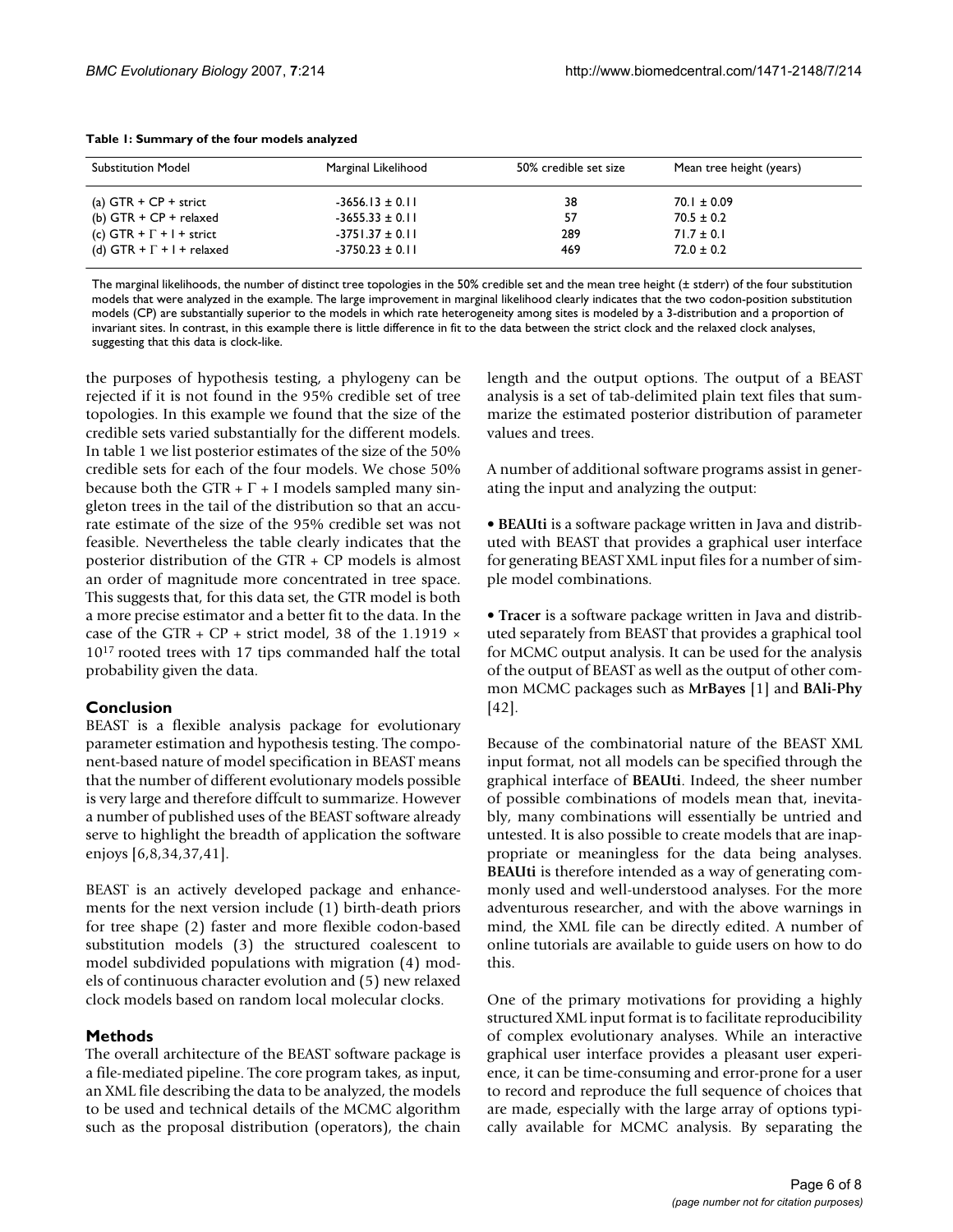graphical user interface (BEAUti) from the analysis (BEAST) we accommodate an XML layer that captures the exact details of the MCMC analysis being performed. We strongly encourage the routine publication of XML input files as supplementary information with publication of the results of a BEAST analysis. Because of the non-trivial nature of MCMC analyses and the need to promote reproducibility, it is our view that the publication of the exact details of any Bayesian MCMC analysis should be made a pre-requisite for publication of all MCMC analysis results.

The output from BEAST is a simple tab-delimited plain text file format with one a row for each sample. When accumulated into frequency distributions, this file provides an estimate of the marginal posterior probability distribution of each parameter (e.g. parameters such as mutation rate, tree height and population size). This can be done using any standard statistics package or using the specially written package, **Tracer** [43]. **Tracer** provides a number of graphical and statistical ways of analyzing the output of BEAST to check performance and accuracy. It also provides specialized functions for summarizing the posterior distribution of population size through time when a coalescent model is used.

The phylogenetic tree of each sample state is written to a separate file as either NEWICK or NEXUS format. This can be used to investigate the posterior probability of various phylogenetic questions such as the monophyly of a particular group of organisms or to obtain a consensus phylogeny.

Although there is always a trade-off between a program's flexibility and its computational performance, BEAST performs well on large analyses (e.g. [41]). A Bayesian MCMC algorithm needs to evaluate the likelihood of each state in the chain and thus performance is dictated by the speed at which these likelihood evaluations can be made. BEAST attempts to minimize the time taken to evaluate a state by only recalculating the likelihood for parts of the model that have changed from the previous state. Furthermore, the core computational functions have been implemented in the C programming language. This can be compiled into a highly optimized library for a given platform providing an improvement in speed. If this library is not found, BEAST will use its Java version of these functions, thereby retaining its platform-independence.

# **Authors' contributions**

AJD and AR designed and implemented all versions of BEAST up to the current (version 1.4.6), which was developed between June 2002 and October 2007. Portions of the BEAST source code are based on an original Markov chain Monte Carlo program developed by AJD (called MEPI) during his PhD at Auckland University between the years 2000 and 2002. Portions of the BEAST source code are based on previous C++ software developed by AR. Both authors contributed to the writing of this paper.

# **Additional material**

### **Additional file 1**

*Dengue4-GTR-CP-strict. The BEAST input XML file for the GTR + CP + strict clock analysis.* Click here for file [\[http://www.biomedcentral.com/content/supplementary/1471-](http://www.biomedcentral.com/content/supplementary/1471-2148-7-214-S1.xml) 2148-7-214-S1.xml]

### **Additional file 2**

*Dengue4-GTR-CP-relaxed. The BEAST input XML file for the GTR + CP + relaxed clock analysis.* Click here for file [\[http://www.biomedcentral.com/content/supplementary/1471-](http://www.biomedcentral.com/content/supplementary/1471-2148-7-214-S2.xml) 2148-7-214-S2.xml]

### **Additional file 3**

*Dengue4-GTR-GI-strict. The BEAST input XML file for the GTR +* Γ *+ I + strict clock analysis.* Click here for file [\[http://www.biomedcentral.com/content/supplementary/1471-](http://www.biomedcentral.com/content/supplementary/1471-2148-7-214-S3.xml) 2148-7-214-S3.xml]

### **Additional file 4**

*Dengue4-GTR-GI-relaxed. The BEAST input XML file for the GTR +* <sup>Γ</sup> *+ I + relaxed clock analysis.* Click here for file [\[http://www.biomedcentral.com/content/supplementary/1471-](http://www.biomedcentral.com/content/supplementary/1471-2148-7-214-S4.xml) 2148-7-214-S4.xml]

# **Acknowledgements**

We would like to thank Roald Forsberg, Joseph Heled, Philippe Lemey, Gerton Lunter, Sidney Markowitz, Oliver Pybus, Beth Shapiro, Korbinian Strimmer and Marc Suchard for invaluable contributions. AJD was partially supported by the Wellcome Trust and AR was supported by the Royal Society.

### **References**

- 1. Huelsenbeck JP, Ronquist F: **[MrBayes: Bayesian inference of phy](http://www.ncbi.nlm.nih.gov/entrez/query.fcgi?cmd=Retrieve&db=PubMed&dopt=Abstract&list_uids=11524383)[logenetic trees.](http://www.ncbi.nlm.nih.gov/entrez/query.fcgi?cmd=Retrieve&db=PubMed&dopt=Abstract&list_uids=11524383)** *Bioinformatics* 2001, **17:**754-755.
- 2. Beaumont M: **[Detecting population expansion and decline](http://www.ncbi.nlm.nih.gov/entrez/query.fcgi?cmd=Retrieve&db=PubMed&dopt=Abstract&list_uids=10581303) [using microsatellites.](http://www.ncbi.nlm.nih.gov/entrez/query.fcgi?cmd=Retrieve&db=PubMed&dopt=Abstract&list_uids=10581303)** *Genetics* 1999, **153:**2013-2029.
- 3. Drummond AJ, Nicholls G, Rodrigo A, Solomon W: **[Estimating](http://www.ncbi.nlm.nih.gov/entrez/query.fcgi?cmd=Retrieve&db=PubMed&dopt=Abstract&list_uids=12136032) mutation parameters, population history and genealogy [simultaneously from temporally spaced sequence data.](http://www.ncbi.nlm.nih.gov/entrez/query.fcgi?cmd=Retrieve&db=PubMed&dopt=Abstract&list_uids=12136032)** *Genetics* 2002, **161:**1307-1320.
- 4. Wilson I, Weale M, Balding D: **Inferences from DNA data: population histories, evolutionary processes and forensic match probabilities.** *J Royal Stat Soc A-Statistics in Society* 2003, **166:**155-188.
- 5. Rannala B, Yang Z: **[Bayes estimation of species divergence](http://www.ncbi.nlm.nih.gov/entrez/query.fcgi?cmd=Retrieve&db=PubMed&dopt=Abstract&list_uids=12930768) [times and ancestral population sizes using DNA sequences](http://www.ncbi.nlm.nih.gov/entrez/query.fcgi?cmd=Retrieve&db=PubMed&dopt=Abstract&list_uids=12930768) [from multiple loci.](http://www.ncbi.nlm.nih.gov/entrez/query.fcgi?cmd=Retrieve&db=PubMed&dopt=Abstract&list_uids=12930768)** *Genetics* 2003, **164:**1645-1656.
- 6. Pybus O, Drummond AJ, Nakano T, Robertson B, Rambaut A: **[The](http://www.ncbi.nlm.nih.gov/entrez/query.fcgi?cmd=Retrieve&db=PubMed&dopt=Abstract&list_uids=12644558) [epidemiology and iatrogenic transmission of hepatitis C](http://www.ncbi.nlm.nih.gov/entrez/query.fcgi?cmd=Retrieve&db=PubMed&dopt=Abstract&list_uids=12644558) [virus in Egypt: a Bayesian coalescent approach.](http://www.ncbi.nlm.nih.gov/entrez/query.fcgi?cmd=Retrieve&db=PubMed&dopt=Abstract&list_uids=12644558)** *Mol Biol Evol* 2003, **20:**381-387.